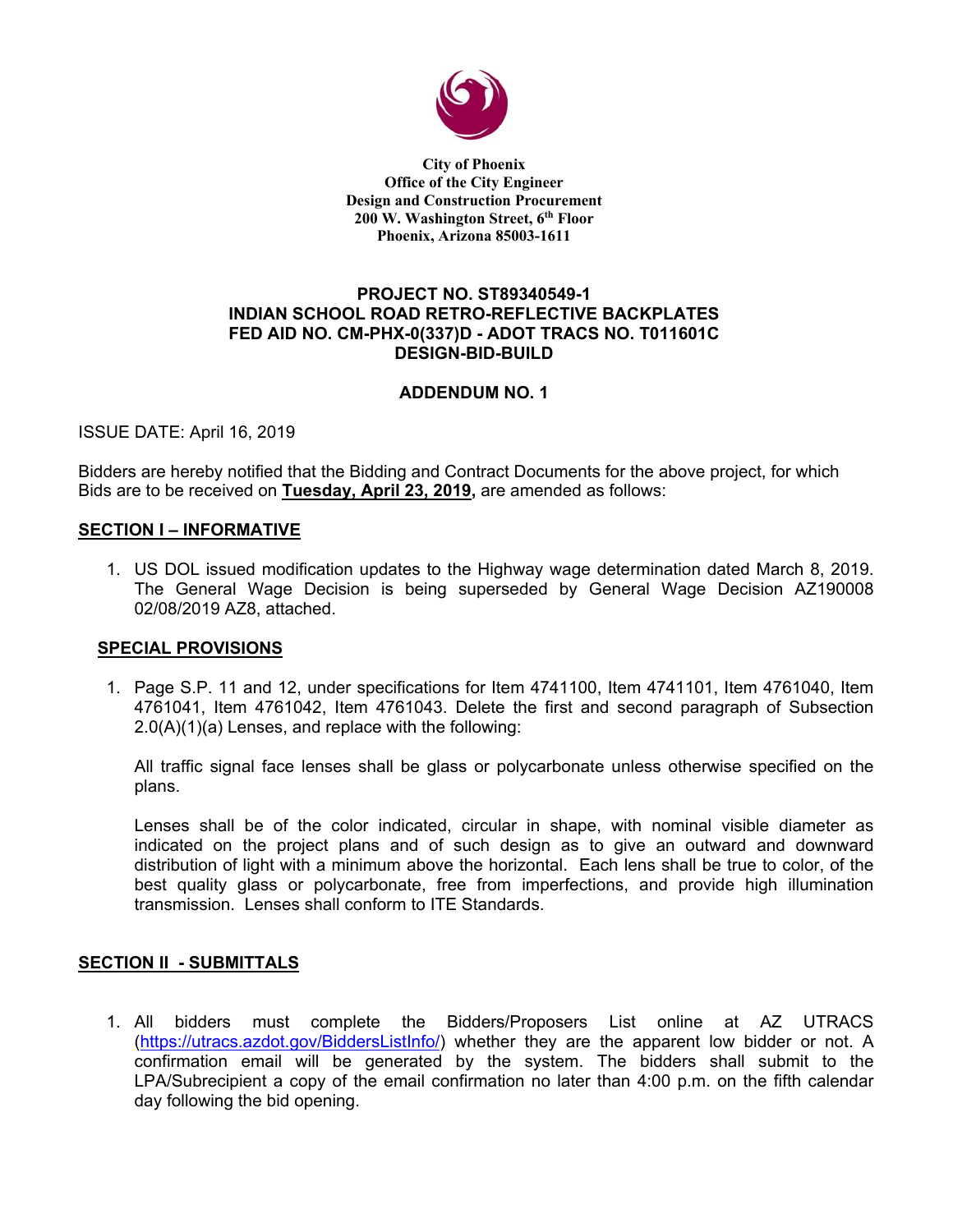- 2. The following documents are not required with a Race gender neutral goal 0%:
	- a. 3102C DBE Goal Assurance
	- b. 3105C DBE Individual Affidavits
	- c. 3106C DBE Summary Affidavits

Please contact Gloria Hucher, Compliance Programs Assistant, Equal Opportunity Department at 602-261-8873 if you have any questions.

NOTE: Bidders must acknowledge receipt of this Addendum by listing the number and date, where provided, on the PROPOSAL P.-1

## **END OF ADDENDUM**

Jose Rodriguez Civil Engineer III **Street Transportation Department** 

**ENGINEER'S SEAL** 

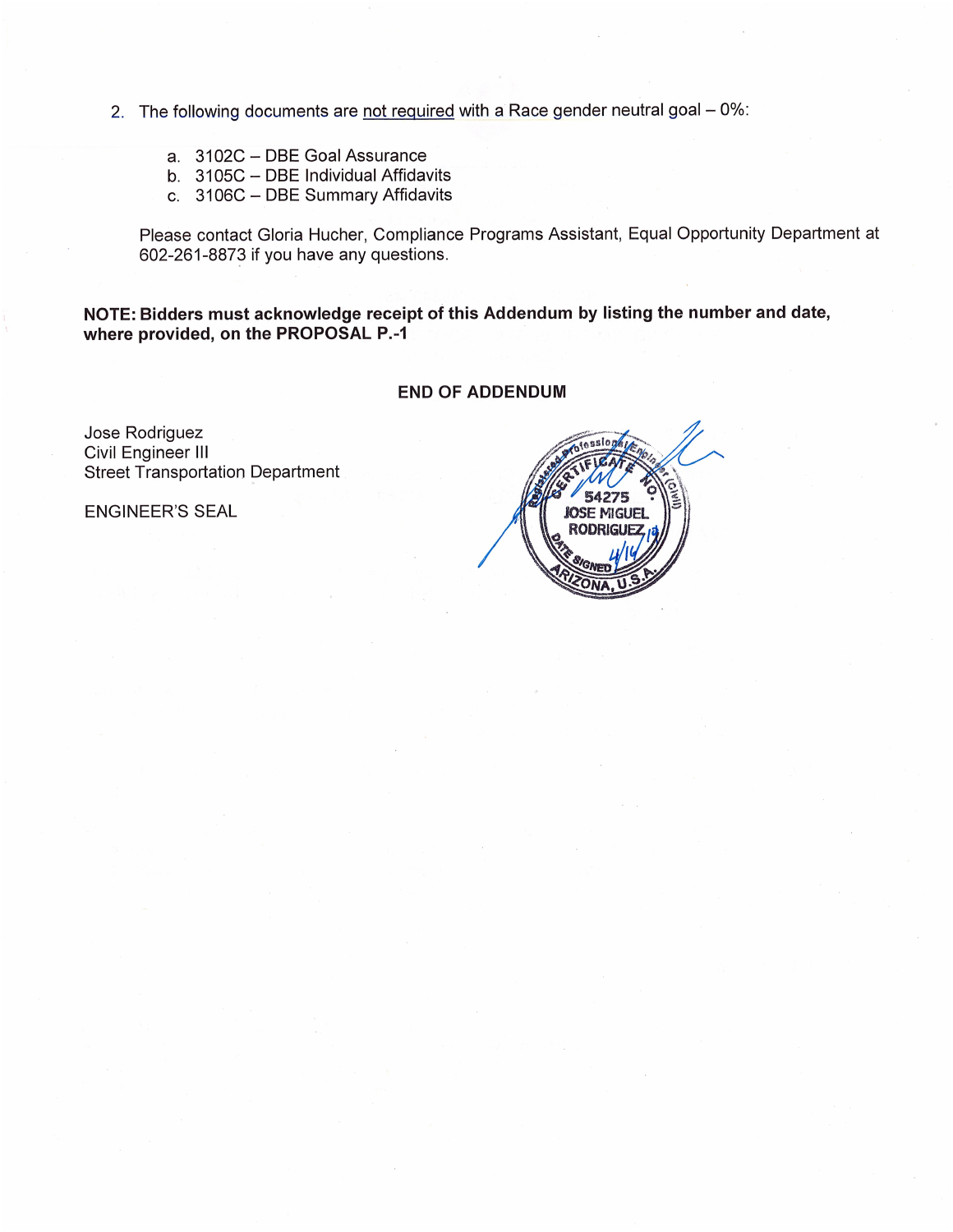### General Decision Number: AZ190008 03/08/2019 AZ8

#### Superseded General Decision Number: AZ20180008

#### State: Arizona

### Construction Type: Highway

Counties: Coconino, Maricopa, Mohave, Pima, Pinal, Yavapai and Yuma Counties in Arizona.

### HIGHWAY CONSTRUCTION PROJECTS

Note: Under Executive Order (EO) 13658, an hourly minimum wage of \$10.60 for calendar year 2019 applies to all contracts subject to the Davis-Bacon Act for which the contract is awarded (and any solicitation was issued) on or after January 1, 2015. If this contract is covered by the EO, the contractor must pay all workers in any classification listed on this wage determination at least \$10.60 per hour (or the applicable wage rate listed on this wage determination, if it is higher) for all hours spent performing on the contract in calendar year 2019. If this contract is covered by the EO and a classification considered necessary for performance of work on the contract does not appear on this wage determination, the contractor must pay workers in that classification at least the wage rate determined through the conformance process set forth in 29 CFR  $5.5(a)(1)(ii)$  (or the EO minimum wage rate, if it is higher than the conformed wage rate). The EO minimum wage rate will be adjusted annually. Please note that this EO applies to the above-mentioned types of contracts entered into by the federal government that are subject to the Davis-Bacon Act itself, but it does not apply to contracts subject only to the Davis-Bacon Related Acts, including those set forth at 29 CFR 5.1(a)(2)-(60). Additional information on contractor requirements and worker protections under the EO is available at www.dol.gov/whd/govcontracts.

|              | Modification Number Publication Date |
|--------------|--------------------------------------|
| $\mathbf{U}$ | 01/04/2019                           |
|              | 02/08/2019                           |
| 2            | 03/08/2019                           |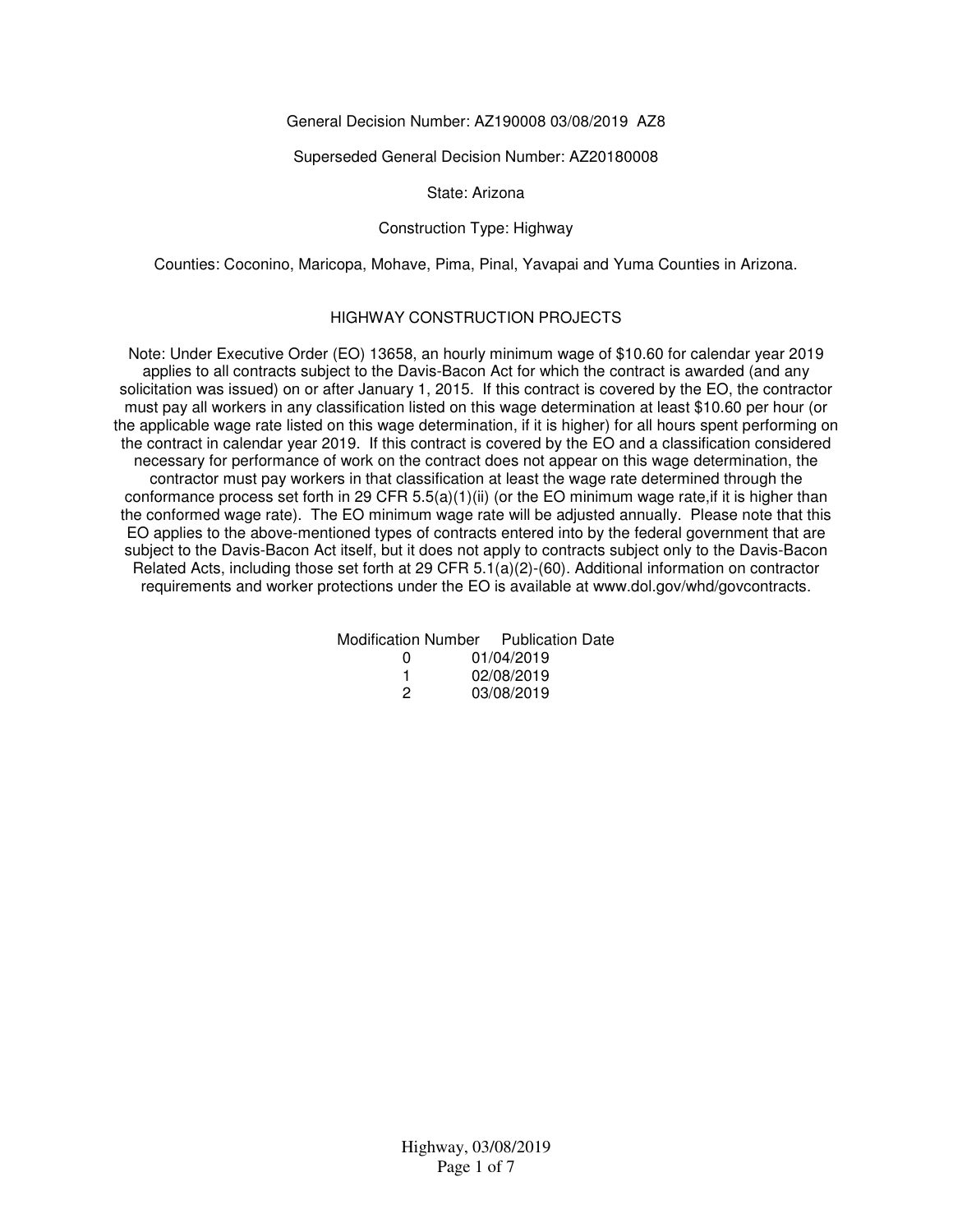### CARP0408-005 07/01/2018

|                          | <b>Rates</b> | Fringes                          |
|--------------------------|--------------|----------------------------------|
|                          |              | 1244                             |
| ENGI0428-001 06/01/2018  | <b>Rates</b> | Fringes                          |
| POWER EQUIPMENT OPERATOR |              | 10.86<br>10.86<br>10.86<br>10.86 |

## POWER EQUIPMENT OPERATORS CLASSIFICATIONS:

GROUP 1: A-frame boom truck, air compressor, Beltcrete, boring bridge and texture, brakeman, concrete mixer (skip type), conductor, conveyor, cross timing and pipe float, curing machine, dinky (under 20 tons), elevator hoist (Husky and similar), firemen, forklift, generator (all), handler, highline cableway signalman, hydrographic mulcher, joint inserter, jumbo finishing machine, Kolman belt loader, machine conveyor, multiple power concrete saw, pavement breaker, power grizzly, pressure grout machine, pump, self-propelled chip spreading machine, slurry seal machine (Moto paver driver), small self-propelled compactor (with blade-backfill, ditch operation), straw blower, tractor (wheel type), tripper, tugger (single drum), welding machine, winch truck

#### GROUP 2:

ALL COUNTIES INCLUDING MARICOPA: Aggregate Plant, Asphalt plant Mixer, Bee Gee, Boring Machine, Concrete Pump, Concrete Mechanical Tamping-Spreading Finishing Machine, Concrete Batch Plant, Concrete Mixer (paving & mobile), Elevating Grader (except as otherwise classified), Field Equipment Serviceman, Locomotive Engineer (including Dinky 20 tons & over), Moto-Paver, Oiler-Driver, Operating Engineer Rigger, Power Jumbo Form Setter, Road Oil Mixing Machine, Self-Propelled Compactor (with blade-grade operation), Slip Form (power driven lifting device for concrete forms), Soil Cement Road Mixing Machine, Pipe-Wrapping & Cleaning Machine (stationary or traveling), Surface Heater & Planer, Trenching Machine, Tugger (2 or more drums).

MARICOPA COUNTY ONLY: Backhoe < 1 cu yd, Motor Grader (rough), Scraper (pneumatic tired), Roller (all types asphalt), Screed, Skip Loader (all types 3<6 cu yd), Tractor (dozer, pusher-all).

#### GROUP 3:

ALL COUNTIES INCLUDING MARICOPA: Auto Grade Machine, Barge, Boring Machine (including Mole, Badger & similar type directional/horizontal), Crane (crawler & pneumatic 15>100 tons), Crawler type Tractor with boom attachment & slope bar, Derrick, Gradall, Heavy Duty Mechanic-Welder, Helicopter Hoist or Pilot, Highline Cableway, Mechanical Hoist, Mucking Machine, Overhead Crane, Pile Driver Engineer (portable, stationary or skid), Power Driven Ditch Lining or Ditch Trimming Machine, Remote Control Earth Moving Machine, Slip Form Paving Machine (including Gunnert, Zimmerman & similar types), Tower Crane or similar type.

MARICOPA COUNTY ONLY: Backhoe<10 cu yd, Clamshell < 10 cu yd, Concrete Pump (truck mounted with boom only), Dragline <10 cu yd, Grade Checker, Motor Grader (finish-any type power blade), Shovel  $<$  10 cu vd.

GROUP 4: Backhoe 10 cu yd and over, Clamshell 10 cu yd and over, Crane (pneumatic or crawler 100 tons & over), Dragline 10 cu yd and over, Shovel 10 cu yd and over.

All Operators, Oilers, and Motor Crane Drivers on equipment with Booms, except concrete pumping truck booms, including Jibs, shall receive \$0.01 per hour per foot over 80 ft in addition to regular rate of pay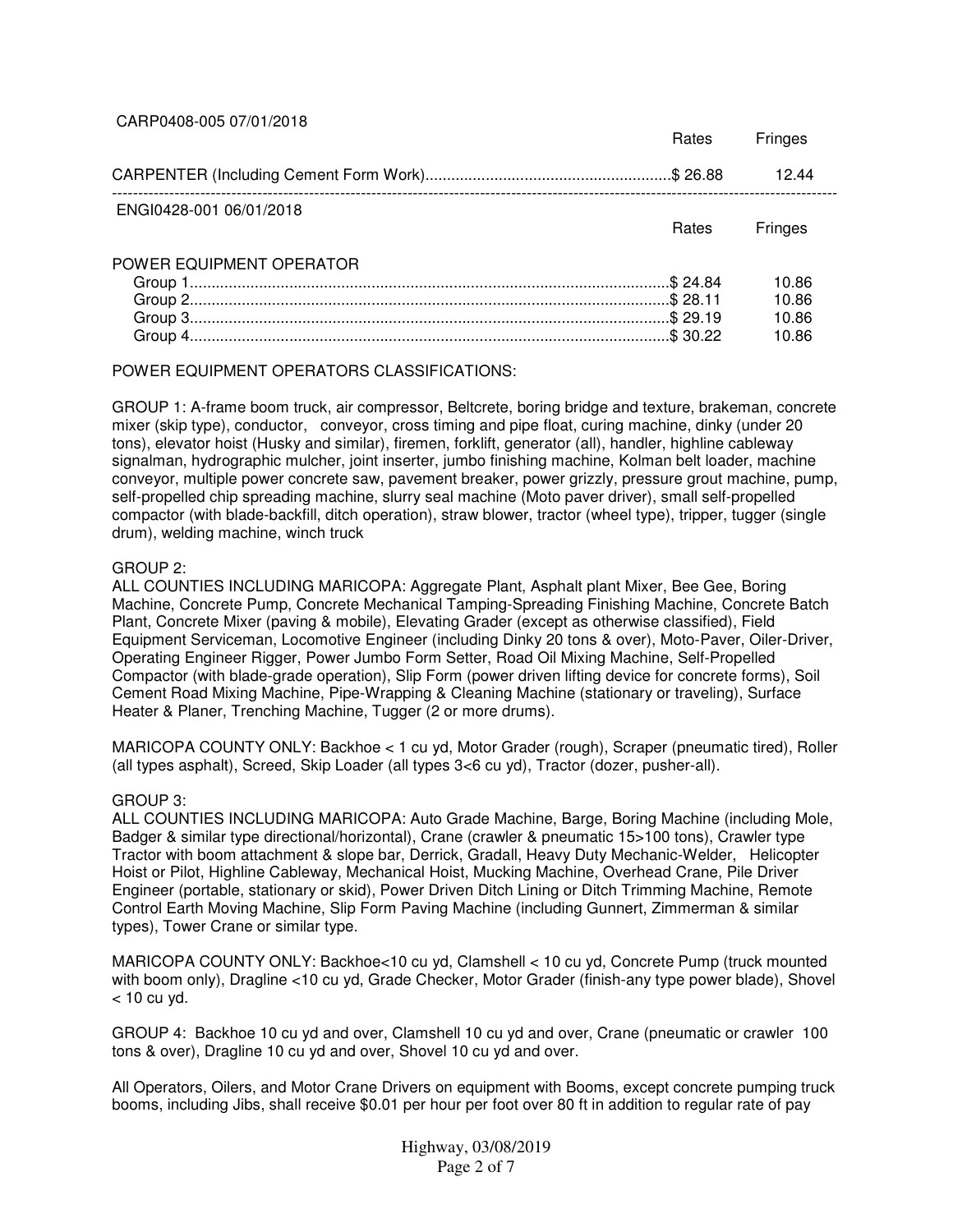Premium pay for performing hazardous waste removal \$0.50 per hour over base rate.

#### IRON0075-004 08/01/2018

#### COCONINO, MARICOPA, MOHAVE, YAVAPAI & YUMA COUNTIES

|                                                                                                                                                                                      | ιιαισο | 1 111 14 <del>0</del> 0              |  |
|--------------------------------------------------------------------------------------------------------------------------------------------------------------------------------------|--------|--------------------------------------|--|
|                                                                                                                                                                                      |        | 18.95                                |  |
| Zone 1: 0 to 50 miles from City Hall in Phoenix or Tucson<br>Zone 2: 050 to 100 miles - Add \$4.00<br>Zone 3: 100 to 150 miles - Add \$5.00<br>Zone 4: 150 miles & over - Add \$6.50 |        |                                      |  |
| *LABO0383-002 06/01/2018                                                                                                                                                             | Rates  | <b>Fringes</b>                       |  |
| Laborers:                                                                                                                                                                            |        | 5.31<br>5.31<br>5.31<br>5.31<br>5.31 |  |
|                                                                                                                                                                                      |        |                                      |  |

--------------------------------------------------------------------------------------------------------------------------------------------

Rates Fringes

#### LABORERS CLASSIFICATIONS:

 GROUP 1: All Counties: Chipper, Rip Rap Stoneman. Pinal County Only: General/Cleanup Laborer. Maricopa County Only: Flagger.

 GROUP 2: Asphalt Laborer (Shoveling-excluding Asphalt Raker or Ironer), Bander, Cement Mason Tender, Concrete Mucker, Cutting Torch Operator, Fine Grader, Guinea Chaser, Power Type Concrete Buggy

 GROUP 3: Chain Saw, Concrete Small Tools, Concrete Vibrating Machine, Cribber & Shorer (except tunnel), Hydraulic Jacks and similar tools, Operator and Tender of Pneumatic and Electric Tools (not herein separately classified), Pipe Caulker and Back-Up Man-Pipeline, Pipe Wrapper, Pneumatic Gopher, Pre-Cast Manhole Erector, Rigger and Signal Man-Pipeline

 GROUP 4: Air and Water Washout Nozzleman; Bio-Filter, Pressman, Installer, Operator; Scaffold Laborer; Chuck Tender; Concrete Cutting Torch; Gunite; Hand-Guided Trencher; Jackhammer and/or Pavement Breaker; Scaler (using boson's chair or safety belt); Tamper (mechanical all types).

 GROUP 5: AC Dumpman, Asbestos Abatement, Asphalt Raker II, Drill Doctor/Air Tool Repairman, Hazardous Waste Removal, Lead Abatement, Lead Pipeman, Process Piping Installer, Scaler (Driller), Pest Technician/Weed Control, Scissor Lift, Hydro Mobile Scaffold Builder. --------------------------------------------------------------------------------------------------------------------------------------------

| PAIN0086-001 04/01/2017                                                               | <b>Rates</b> | Fringes |
|---------------------------------------------------------------------------------------|--------------|---------|
| <b>PAINTER</b><br>PAINTER (Yavapai County only), SAND BLASTER/WATER                   |              | 6.40    |
| ZONE PAY: More than 100 miles from Old Phoenix Courthouse \$3.50 additional per hour. |              |         |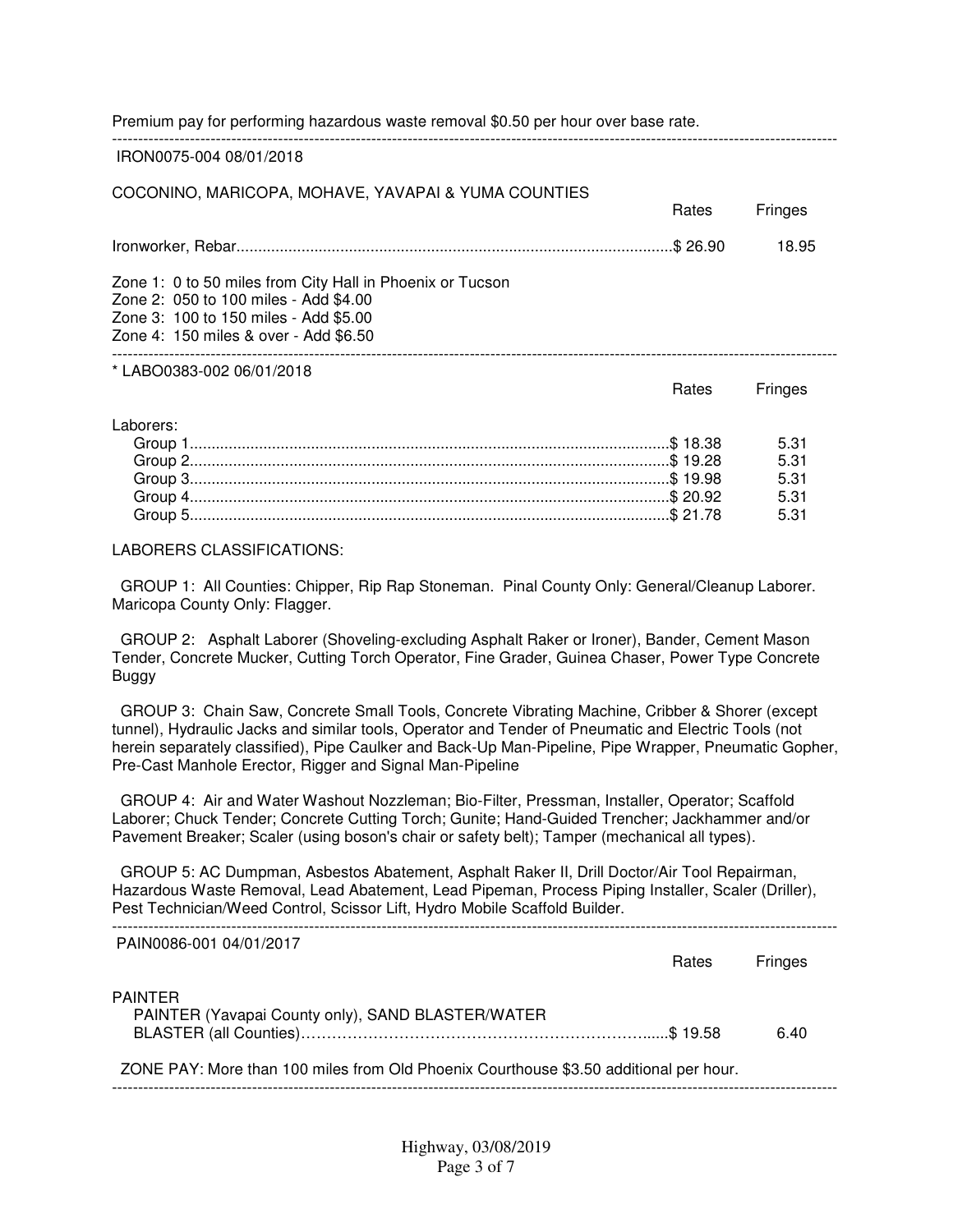SUAZ2009-001 04/20/2009

|                                                       | Rates | Fringes      |
|-------------------------------------------------------|-------|--------------|
|                                                       |       | 3.99         |
|                                                       |       | 6.48         |
| <b>IRONWORKER</b> (Rebar)                             |       |              |
|                                                       |       | 14.83        |
|                                                       |       | 8.35         |
| <b>LABORER</b>                                        |       |              |
|                                                       |       | 3.49         |
|                                                       |       | 2.91         |
|                                                       |       | 3.20         |
|                                                       |       | 2.58         |
|                                                       |       | 3.12         |
|                                                       |       | 3.16         |
|                                                       |       | 2.99         |
| Flagger                                               |       |              |
| Coconino, Mohave, Pima, Pinal, Yavapai & Yuma\$ 12.35 |       | 1.59<br>3.97 |
| General/Cleanup Laborer                               |       |              |
|                                                       |       | 3.49         |
|                                                       |       | 5.45         |
|                                                       |       | 2.99         |
|                                                       |       |              |
|                                                       |       |              |
|                                                       |       | 2.96         |
|                                                       |       | 2.58         |
| <b>OPERATOR: Power Equipment</b>                      |       |              |
|                                                       |       | 6.05         |
| Backhoe < 1 cu yd                                     |       |              |
|                                                       |       | 3.85         |
| Backhoe < 10 cu yd                                    |       |              |
|                                                       |       | 3.59         |
| Clamshell < 10 cu yd                                  |       |              |
|                                                       |       | 3.59         |
| Concrete Pump (Truck Mounted with boom only)          |       |              |
|                                                       |       | 7.10         |
|                                                       |       | 7.36         |
| Dragline (up to 10 cu yd)                             |       |              |
|                                                       |       | 3.59         |
| <b>Drilling Machine</b>                               |       |              |
|                                                       |       | 5.65         |
| Grade Checker                                         |       |              |
|                                                       |       | 3.68<br>7.67 |
|                                                       |       | 4.28         |
|                                                       |       | 7.45         |
| Motor Grader (Finish-any type power blade)            |       |              |
|                                                       |       | 4.66         |
| Motor Grader (Rough)                                  |       |              |
|                                                       |       | 4.13         |
|                                                       |       | 8.24         |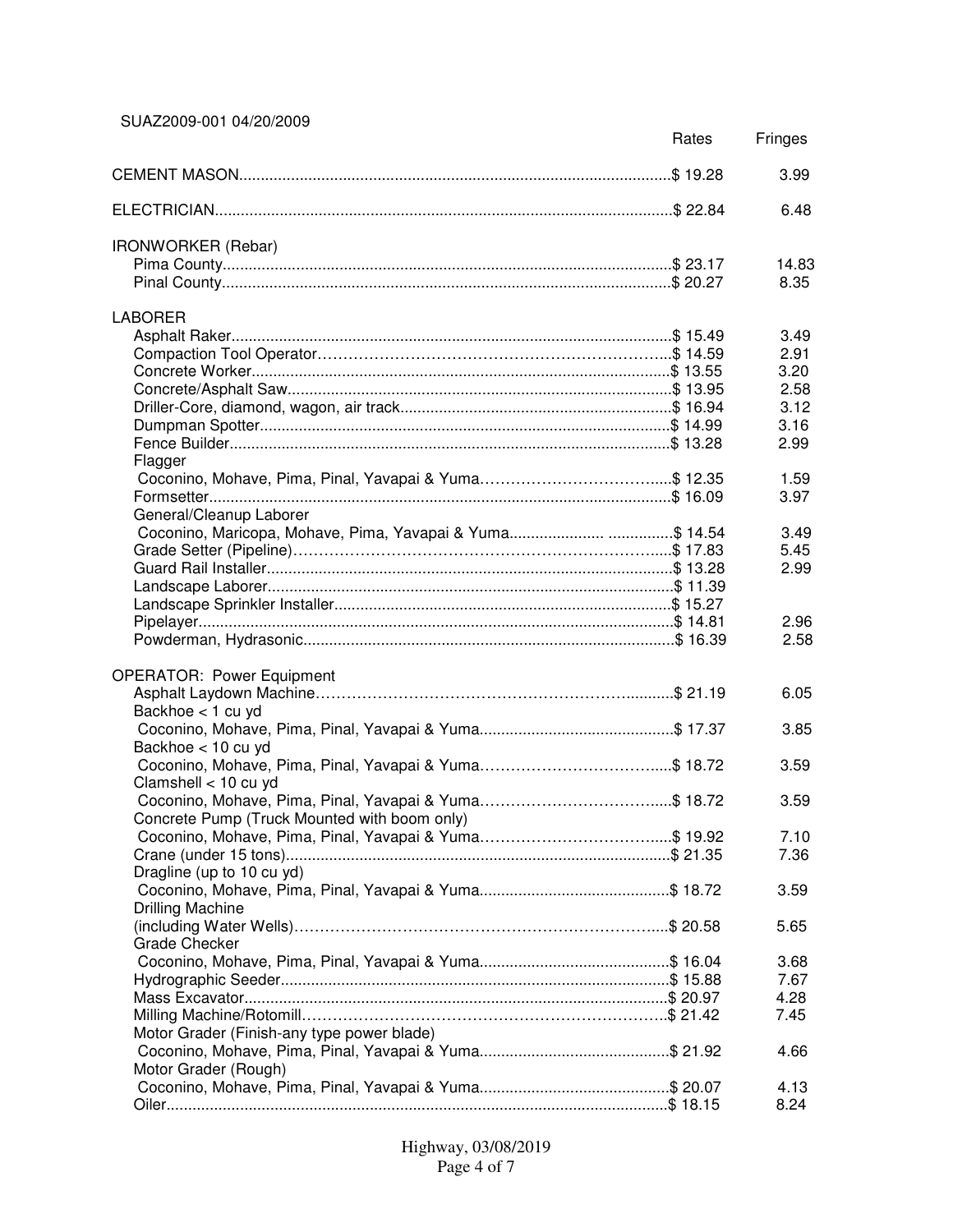| Roller (all types Asphalt)            | 4.44 |
|---------------------------------------|------|
|                                       | 3.99 |
|                                       | 3.32 |
| Scraper (pneumatic tired)             |      |
| Screed                                | 3.45 |
| Shovel $<$ 10 cu yd                   | 3.72 |
|                                       | 3.59 |
|                                       | 5.30 |
| Skip Loader (all types $3 < 6$ cu yd) |      |
|                                       | 4.86 |
|                                       | 4.52 |
| Tractor (dozer, pusher - all)         |      |
|                                       | 2.65 |
| <b>PAINTER</b>                        |      |
|                                       | 3.92 |
| TRUCK DRIVER                          |      |
|                                       | 3.30 |
|                                       | 2.89 |
|                                       | 6.42 |
|                                       |      |
|                                       |      |
|                                       | 5.48 |
|                                       | 4.55 |
|                                       | 3.33 |
|                                       | 4.16 |
|                                       |      |

WELDERS - Receive rate prescribed for craft performing operation to which welding is incidental.

================================================================================

Note: Executive Order (EO) 13706, Establishing Paid Sick Leave for Federal Contractors applies to all contracts subject to the Davis-Bacon Act for which the contract is awarded (and any solicitation was issued) on or after January 1, 2017. If this contract is covered by the EO, the contractor must provide employees with 1 hour of paid sick leave for every 30 hours they work, up to 56 hours of paid sick leave each year. Employees must be permitted to use paid sick leave for their own illness, injury or other health-related needs, including preventive care; to assist a family member (or person who is like family to the employee) who is ill, injured, or has other health-related needs, including preventive care; or for reasons resulting from, or to assist a family member (or person who is like family to the employee) who is a victim of, domestic violence, sexual assault, or stalking. Additional information on contractor requirements and worker protections under the EO is available at www.dol.gov/whd/govcontracts.

Unlisted classifications needed for work not included within the scope of the classifications listed may be added after award only as provided in the labor standards contract clauses (29CFR 5.5 (a) (1) (ii)).

--------------------------------------------------------------------------------------------------------------------------------------------

The body of each wage determination lists the classification and wage rates that have been found to be prevailing for the cited type(s) of construction in the area covered by the wage determination. The classifications are listed in alphabetical order of "identifiers" that indicate whether the particular rate is a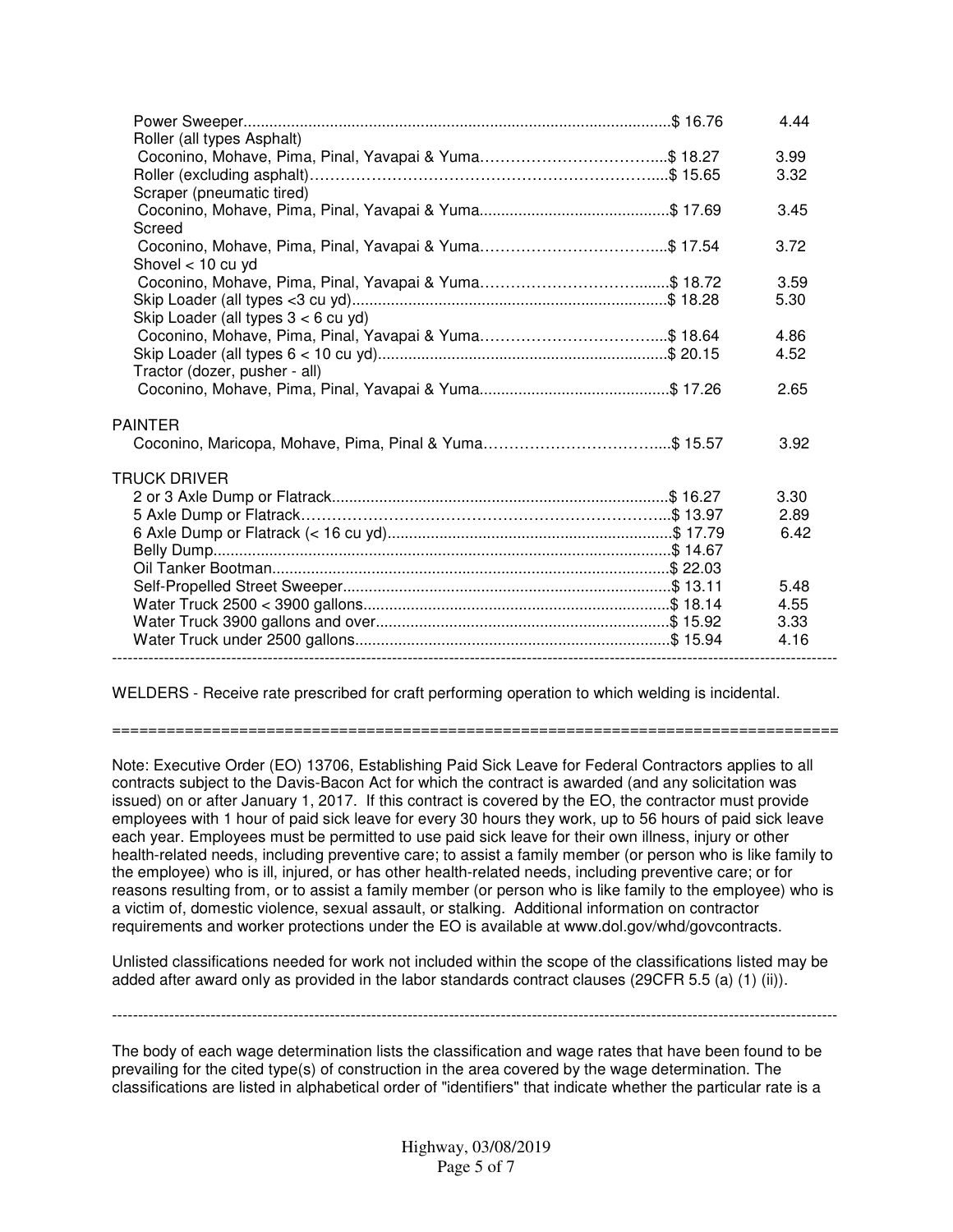union rate (current union negotiated rate for local), a survey rate (weighted average rate) or a union average rate (weighted union average rate).

### Union Rate Identifiers

A four letter classification abbreviation identifier enclosed in dotted lines beginning with characters other than "SU" or "UAVG" denotes that the union classification and rate were prevailing for that classification in the survey. Example: PLUM0198-005 07/01/2014. PLUM is an abbreviation identifier of the union which prevailed in the survey for this classification, which in this example would be Plumbers. 0198 indicates the local union number or district council number where applicable, i.e., Plumbers Local 0198. The next number, 005 in the example, is an internal number used in processing the wage determination. 07/01/2014 is the effective date of the most current negotiated rate, which in this example is July 1, 2014.

Union prevailing wage rates are updated to reflect all rate changes in the collective bargaining agreement (CBA) governing this classification and rate.

#### Survey Rate Identifiers

Classifications listed under the "SU" identifier indicate that no one rate prevailed for this classification in the survey and the published rate is derived by computing a weighted average rate based on all the rates reported in the survey for that classification. As this weighted average rate includes all rates reported in the survey, it may include both union and non-union rates. Example: SULA2012-007 5/13/2014. SU indicates the rates are survey rates based on a weighted average calculation of rates and are not majority rates. LA indicates the State of Louisiana. 2012 is the year of survey on which these classifications and rates are based. The next number, 007 in the example, is an internal number used in producing the wage determination. 5/13/2014 indicates the survey completion date for the classifications and rates under that identifier.

Survey wage rates are not updated and remain in effect until a new survey is conducted.

#### Union Average Rate Identifiers

Classification(s) listed under the UAVG identifier indicate that no single majority rate prevailed for those classifications; however, 100% of the data reported for the classifications was union data. EXAMPLE: UAVG-OH-0010 08/29/2014. UAVG indicates that the rate is a weighted union average rate. OH indicates the state. The next number, 0010 in the example, is an internal number used in producing the wage determination. 08/29/2014 indicates the survey completion date for the classifications and rates under that identifier.

A UAVG rate will be updated once a year, usually in January of each year, to reflect a weighted average of the current negotiated/CBA rate of the union locals from which the rate is based.

# --------------------------------------------------------------------------------------------------------------------------------------------

## WAGE DETERMINATION APPEALS PROCESS

1.) Has there been an initial decision in the matter? This can be:

- \* an existing published wage determination
- \* a survey underlying a wage determination
- \* a Wage and Hour Division letter setting forth a position on a wage determination matter
- \* a conformance (additional classification and rate) ruling

On survey related matters, initial contact, including requests for summaries of surveys, should be with the Wage and Hour Regional Office for the area in which the survey was conducted because those Regional